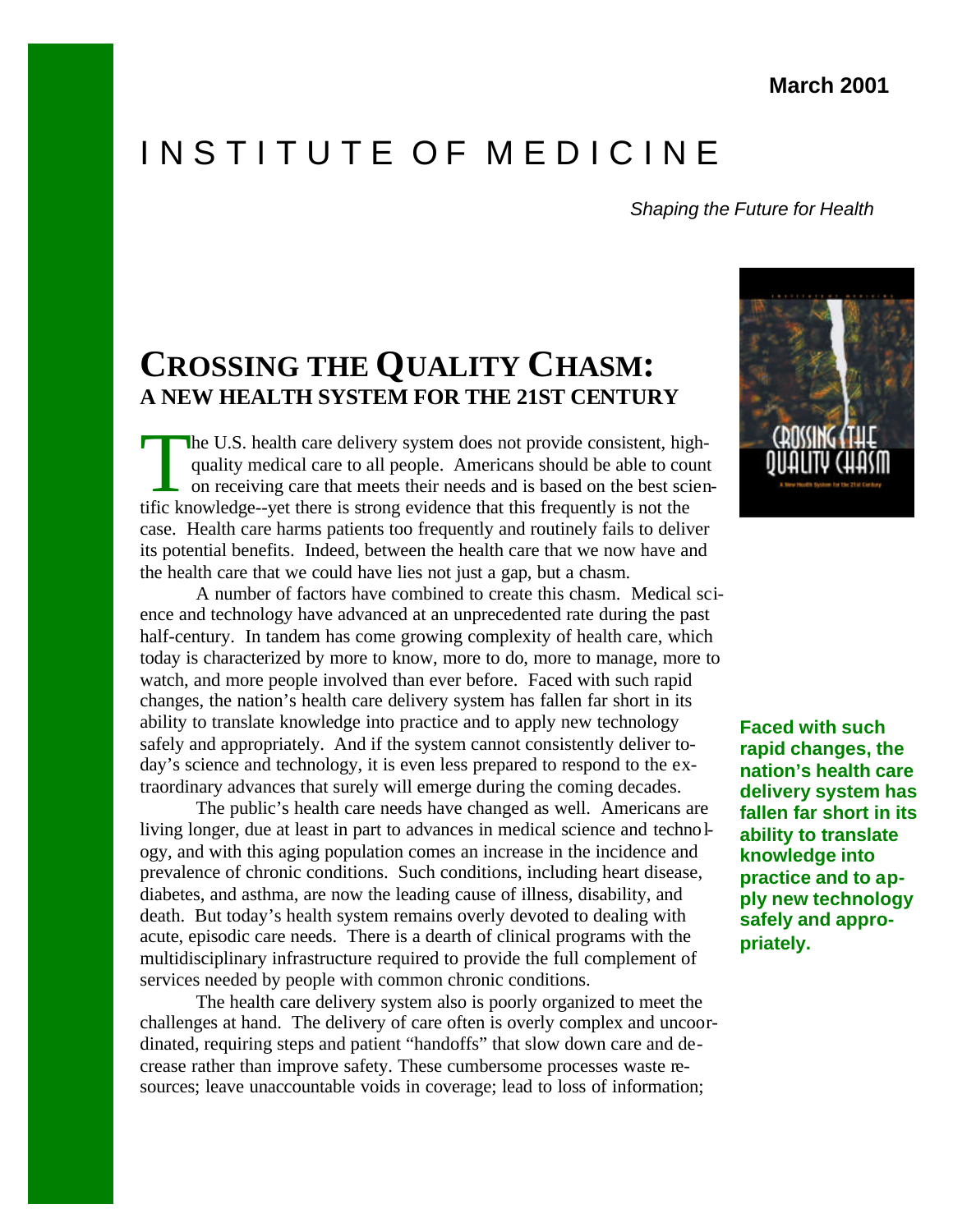

and fail to build on the strengths of all health professionals involved to ensure that care is appropriate, timely, and safe. Organizational problems are particularly apparent regarding chronic conditions. The fact that more than 40 percent of people with chronic conditions have more than one such condition argues strongly for more sophisticated mechanisms to coordinate care. Yet health care organizations, hospitals, and physician groups typically operate as separate "silos," acting without the benefit of complete information about the patient's condition, medical history, services provided in other settings, or medications provided by other clinicians.

Making change possible.

## **Strategy for Reinventing the System**

Bringing state-of-the-art care to all Americans in every community will require a fundamental, sweeping redesign of the entire health system, according to a report by the Institute of Medicine (IOM), an arm of the National Academy of Sciences. *Crossing the Quality Chasm: A New Health System for the 21st Century*, prepared by the IOM's Committee on the Quality of Health Care in America and released in March 2001, concludes that merely making incremental improvements in current systems of care will not suffice.

The committee already has spoken to one urgent care problem--patient safety--in a 1999 report titled *To Err is Human: Building a Safer Health System*. Concluding that tens of thousands of Americans die each year as a result of preventable mistakes in their care, the report lays out a comprehensive strategy by which government, health care providers, industry, and consumers can reduce medical errors.

*Crossing the Quality Chasm* focuses more broadly on how the health system can be reinvented to foster innovation and improve the delivery of care. Toward this goal, the committee presents a comprehensive strategy and action plan for the coming decade.

### **Six Aims for Improvement**

Advances must begin with all health care constituencies--health professionals, federal and state policy makers, public and private purchasers of care, regulators, organization managers and governing boards, and consumers--committing to a

**Advances must begin with all health care constituencies… committing to a national statement of purpose…** 

# **2**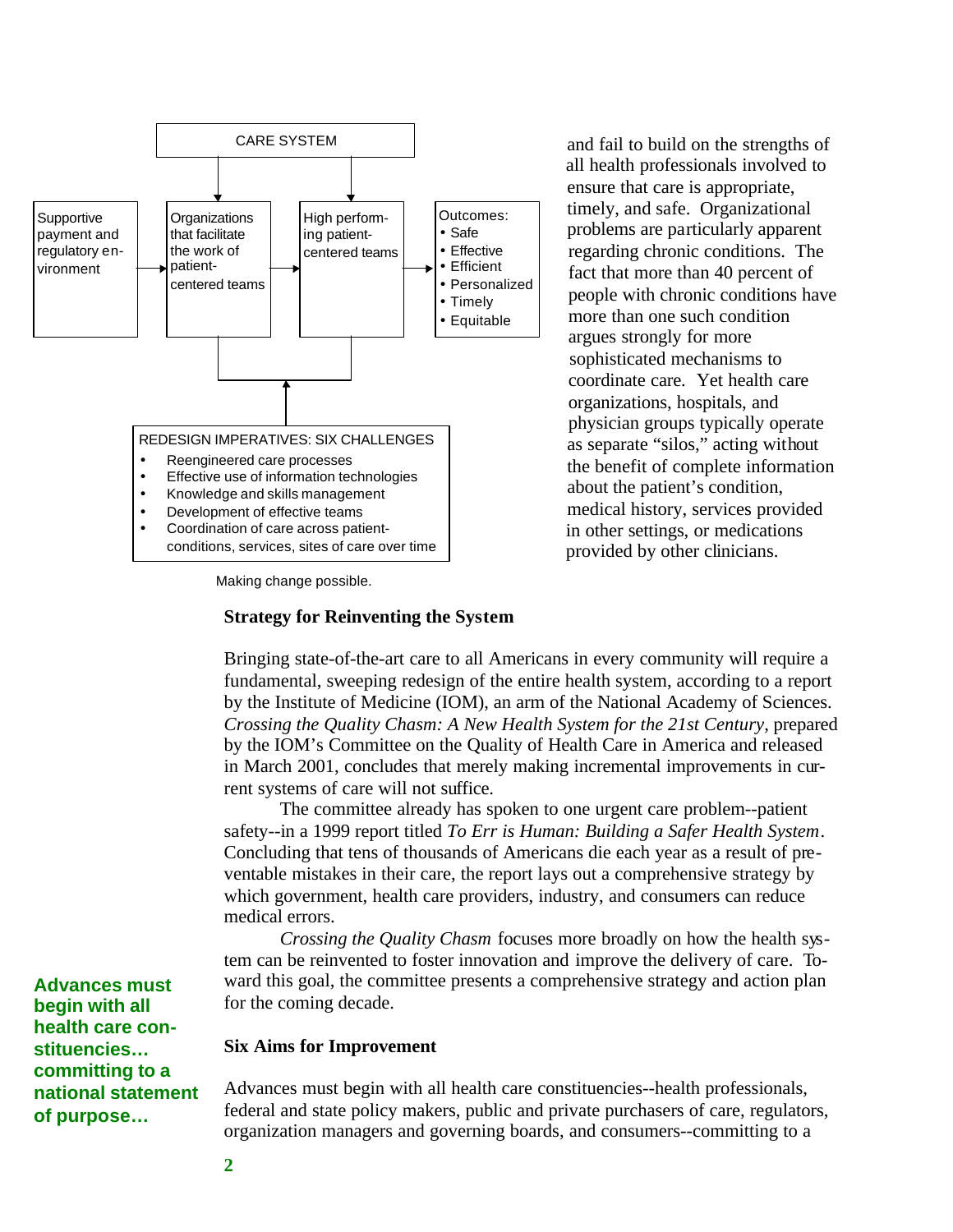national statement of purpose for the health care system as a whole. In making this commitment, the parties would accept as their explicit purpose "to continually reduce the burden of illness, injury, and disability, and to improve the health and functioning of the people of the United States." The parties also would adopt a shared vision of six specific aims for improvement. These aims are built around the core need for health care to be:

• *Safe*: avoiding injuries to patients from the care that is intended to help them.

• *Effective*: providing services based on scientific knowledge to all who could benefit, and refraining from providing services to those not likely to benefit.

• *Patient-centered*: providing care that is respectful of and responsive to individual patient preferences, needs, and values, and ensuring that patient values guide all clinical decisions.

• *Timely*: reducing waits and sometimes harmful delays for both those who receive and those who give care.

• *Efficient*: avoiding waste, including waste of equipment, supplies, ideas, and energy.

• *Equitable*: providing care that does not vary in quality because of personal characteristics such as gender, ethnicity, geographic location, and socioeconomic status.

A health care system that achieves major gains in these six areas would be far better at meeting patient needs. Patients would experience care that is safer, more reliable, more responsive to their needs, more integrated, and more available, and they could count on receiving the full array of preventive, acute, and chronic services that are likely to prove beneficial. Clinicians and other health workers also would benefit through their increased satisfaction at being better able to do their jobs and thereby bring improved health, greater longevity, less pain and suffering, and increased personal productivity to those who receive their care.

# **Ten Rules for Redesign**

To help in achieving these improvement aims, the committee deemed that it would be neither useful nor possible to specify a blueprint for 21st-century health care delivery systems. Imagination abounds at all levels, and all promising routes for innovation should be encouraged. At the same time, the committee formulated a set of ten simple rules, or general principles, to inform efforts to redesign the health system. These rules are:

1. *Care is based on continuous healing relationships*. Patients should receive care whenever they need it and in many forms, not just face-to-face visits. This implies that the health care system must be responsive at all times, and access to care should be provided over the Internet, by telephone, and by other means in addition to in-person visits.

2. *Care is customized according to patient needs and values*. The system should be designed to meet the most common types of needs, but should have the capability to respond to individual patient choices and preferences.

3. *The patient is the source of control*. Patients should be given the nec-

**A health care system that achieves major gains in these six areas would be far better at meeting patient needs.** 

**…the health care system must be responsive at all times, and access to care should be provided over the Internet, by telephone, and by other means in addition to inperson visits.**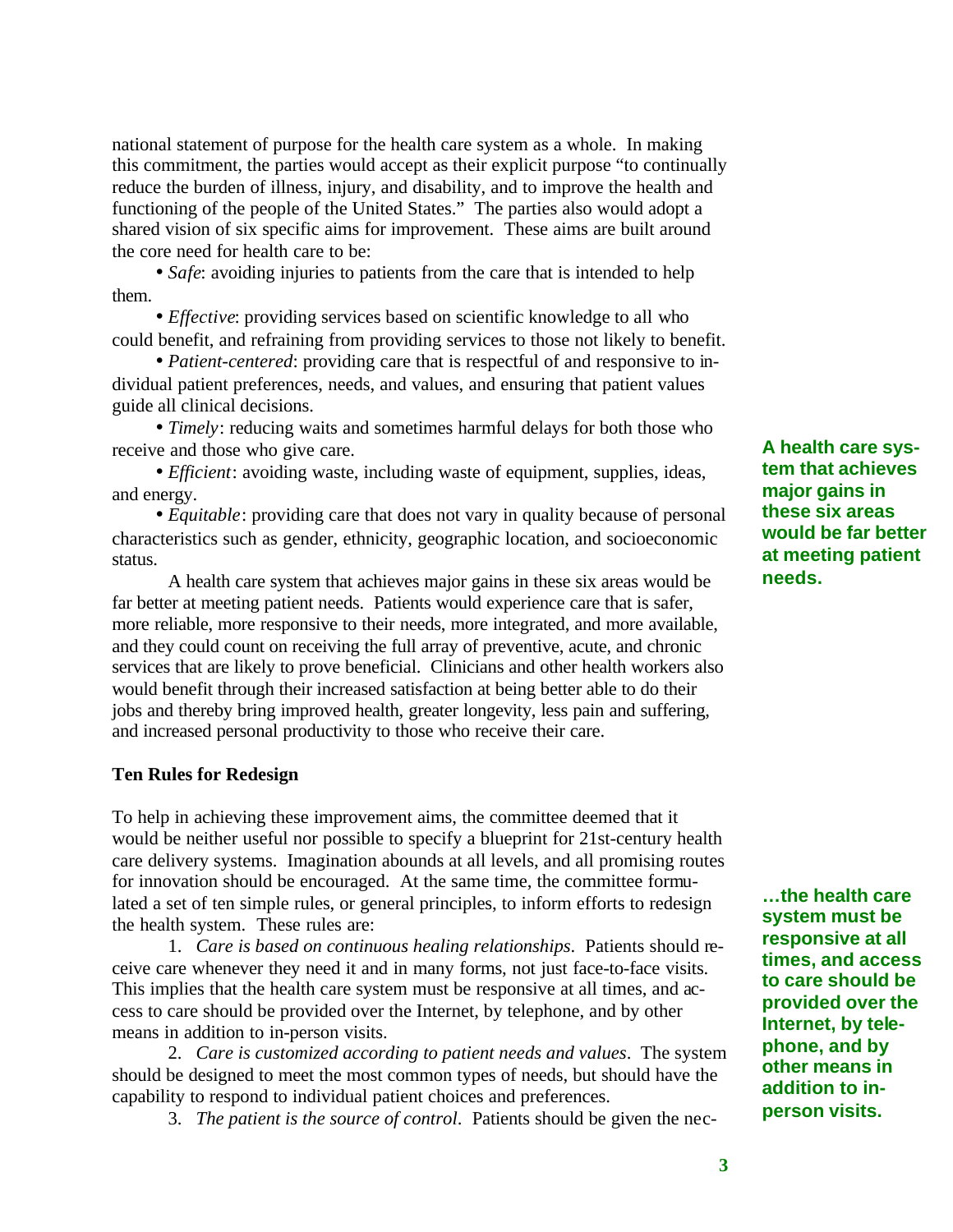essary information and opportunity to exercise the degree of control they choose over health care decisions that affect them. The system should be able to accommodate differences in patient preferences and encourage shared decision making.

4. *Knowledge is shared and information flows freely*. Patients should have unfettered access to their own medical information and to clinical knowledge. Clinicians and patients should communicate effectively and share information.

5. *Decision making is evidence-based*. Patients should receive care based on the best available scientific knowledge. Care should not vary illogically from clinician to clinician or from place to place.

6. *Safety is a system property*. Patients should be safe from injury caused by the care system. Reducing risk and ensuring safety require greater attention to systems that help prevent and mitigate errors.

7. *Transparency is necessary*. The system should make available to patients and their families information that enables them to make informed decisions when selecting a health plan, hospital, or clinical practice, or when choosing among alternative treatments. This should include information describing the system's performance on safety, evidence-based practice, and patient satisfaction.

8. *Needs are anticipated*. The system should anticipate patient needs, rather than simply react to events.

9. *Waste is continuously decreased*. The system should not waste resources or patient time.

10. *Cooperation among clinicians is a priority*. Clinicians and institutions should actively collaborate and communicate to ensure an appropriate exchange of information and coordination of care.

### **Taking the First Steps**

To initiate the process of change, Congress should establish a Health Care Quality Innovation Fund--roughly \$1 billion for use over three to five years to help produce a public-domain portfolio of programs, tools, and technologies of widespread applicability, and to help communicate the need for rapid and significant change throughout the health system. Some of the projects funded should be targeted at achieving the six aims of improvement.

The committee also calls for immediate attention on developing care processes for the common health conditions, most of them chronic, that afflict great numbers of people. The federal Agency for Healthcare Research and Quality (AHRQ) should identify 15 or more common priority conditions. (The agency has requested guidance from the IOM on selection of these conditions, and the Institute expects to issue its report in September 2002.) The AHRQ then should work with various stakeholders in the health community to develop strategies and action plans to improve care for each of these priority conditions over a five-year period.

**Reducing risk and ensuring safety require greater attention to systems that help prevent and mitigate errors.** 

**To initiate the process of change, Congress should establish a Health Care Quality Innovation Fund**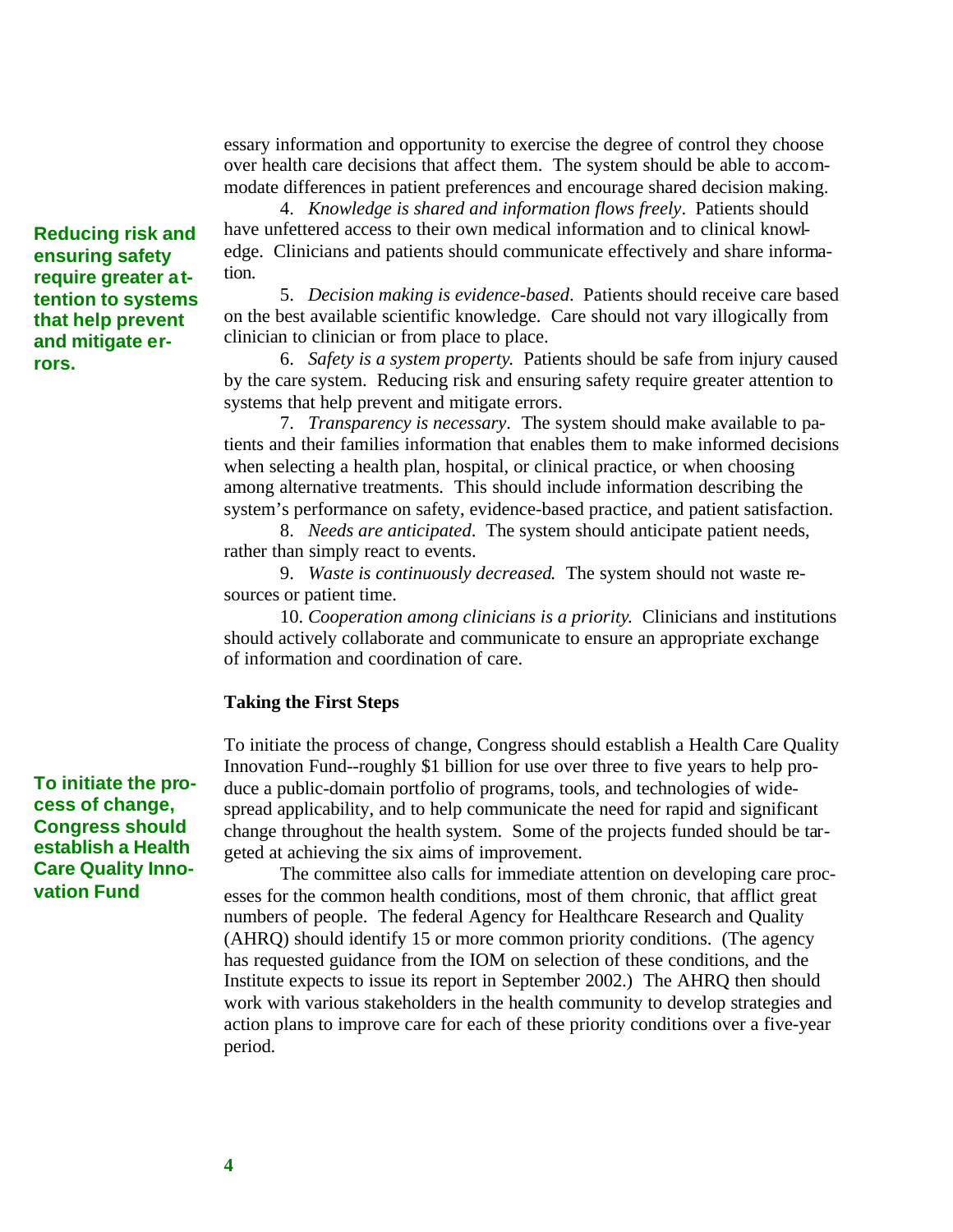# **Changing the Environment**

Redesigning the health care delivery system also will require changing the structures and processes of the environment in which health professionals and organizations function. Such changes need to occur in four main areas:

• *Applying evidence to health care delivery*. Scientific knowledge about best care is not applied systematically or expeditiously to clinical practice. It now takes an average of 17 years for new knowledge generated by randomized controlled trails to be incorporated into practice, and even then application is highly uneven. The committee therefore recommends that the Department of Health and Human Services establish a comprehensive program aimed at making scientific evidence more useful and more accessible to clinicians and patients.

It is critical that leadership from the private sector, both professional and other health care leaders and consumer representatives, be involved in all aspects of this effort to ensure its applicability and acceptability to clinicians and patients. The infrastructure developed through this public-private partnership should focus initially on priority conditions. Efforts should include analysis and synthesis of the medical evidence, delineation of specific practice guidelines, identification of best practices in the design of care processes, dissemination of the evidence and guidelines to the professional communities and the general public, development of support tools to help clinicians and patients in applying evidence and making decisions, establishment of goals for improvement in care processes and outcomes, and development of measures for assessing quality of care.

• *Using information technology*. Information technology, including the Internet, holds enormous potential for transforming the health care delivery system, which today remains relatively untouched by the revolution that has swept nearly every other aspect of society. Central to many information technology applications is the automation of patient-specific clinical information. Such information typically is dispersed in a collection of paper records, which often are poorly organized, illegible, and not easy to retrieve, making it nearly impossible to manage various illnesses, especially chronic conditions, that require frequent monitoring and ongoing patient support. Many patients also could have their needs met more quickly and at a lower cost if they could communicate with health professionals through e-mail. In addition, the use of automated systems for ordering medications can reduce errors in prescribing and dosing drugs, and computerized reminders can help both patients and clinicians identify needed services.

The challenges of applying information technology should not be underestimated, however. Health care is undoubtedly one of the most, if not the most, complex sectors of the economy. Sizable capital investments and multiyear commitments to building systems will be needed. Widespread adoption of many information technology applications also will require behavioral adaptations on the part of large numbers of clinicians, organizations, and patients. Thus, the committee calls for a nationwide commitment of all stakeholders to building an information infrastructure to support health care delivery, consumer health, qua lity measurement and improvement, public accountability, clinical and health services research, and clinical education. This commitment should lead to the elimination of most handwritten clinical data by the end of the decade.

**It is critical that leadership from the private sector, both professional and other health care leaders and consumer representatives, be involved in all aspects of this effort…** 

**Information technology…holds enormous potential for transforming the health care delivery system…**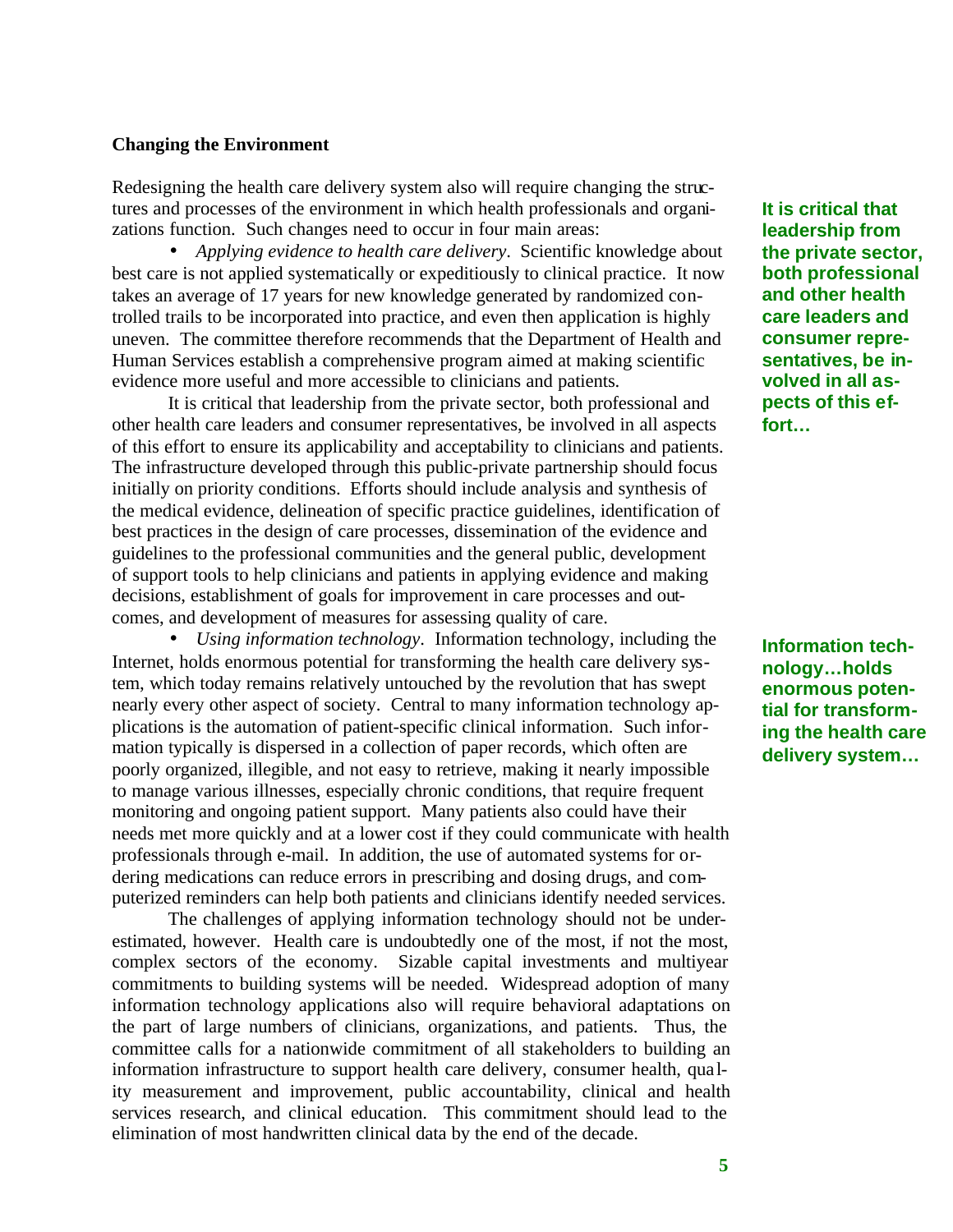**Clinicians should be adequately compensated for taking good care of all types of patients…** 

**…the importance of adequately preparing the workforce to make a smooth transition into a thoroughly revamped health care system cannot be underestimated.** 

#### **Now is the right time to begin work on reinventing the No Better Time**

Now is the right time to begin work on reinventing the nation's health care delivery system. Technological advances are making it possible to accomplish things today that were impossible only a few years ago. Health professionals and or-

One approach is to redesign the way health professionals are trained to emphasize the six aims for improvement, which will mean placing more stress on teaching evidence-based practice and providing more opportunities for interdisciplinary training. Second is to modify the ways in which health professionals are regulated and accredited to facilitate needed changes in care delivery. Third is to use the liability system to support changes in care delivery while preserving its role in ensuring accountability among health professionals and organizations. All of these approaches likely will prove valuable, but key questions remain about each. The federal government and professional associations need to study these approaches to better ascertain how they can best contribute to ensuring the strong workforce that will be at the center of the health care system of the 21st century.

between clinicians and patients, and bundled payments for priority conditions. • *Preparing the workforce*. Health care is not just another service industry. Its fundamental nature is characterized by people taking care of other people in times of need and stress. Stable, trusting relationships between a patient and the people providing care can be critical to healing or managing an illness. Therefore, the importance of adequately preparing the workforce to make a smooth transition into a thoroughly revamped health care system cannot be underestimated.

Three approaches can be taken to support the workforce in this transition.

• *Aligning payment policies with quality improvement*. Although payment is not the only factor that influences provider and patient behavior, it is an important one. The committee calls for all purchasers, both public and private, to carefully reexamine their payment policies to remove barriers that impede quality improvement and build in stronger incentives for quality enhancement. Clinicians should be adequately compensated for taking good care of all types of patients, neither gaining nor losing financially for caring for sicker patients or those with more complicated conditions. Payment methods also should provide an opportunity for providers to share in the benefits of quality improvement, provide an opportunity for consumers and purchasers to recognize quality differences in health care and direct their decisions accordingly, align financial incentives with the implementation of care processes based on best practices and the achievement of better patient outcomes, and enable providers to coordinate care for patients across settings and over time. To assist purchasers in their redesign of payment policies, the federal go v-

ernment, with input from the private sector, should develop a program to identify, pilot test, and evaluate various options for better aligning payment methods with quality improvement goals. Examples of possible means of achieving this end include blended methods of payment designed to counter the disadvantages of one payment method with the advantages of another, multiyear contracts, payment modifications to encourage use of electronic interaction among clinicians and

**nation's health care delivery sys-**

**tem.**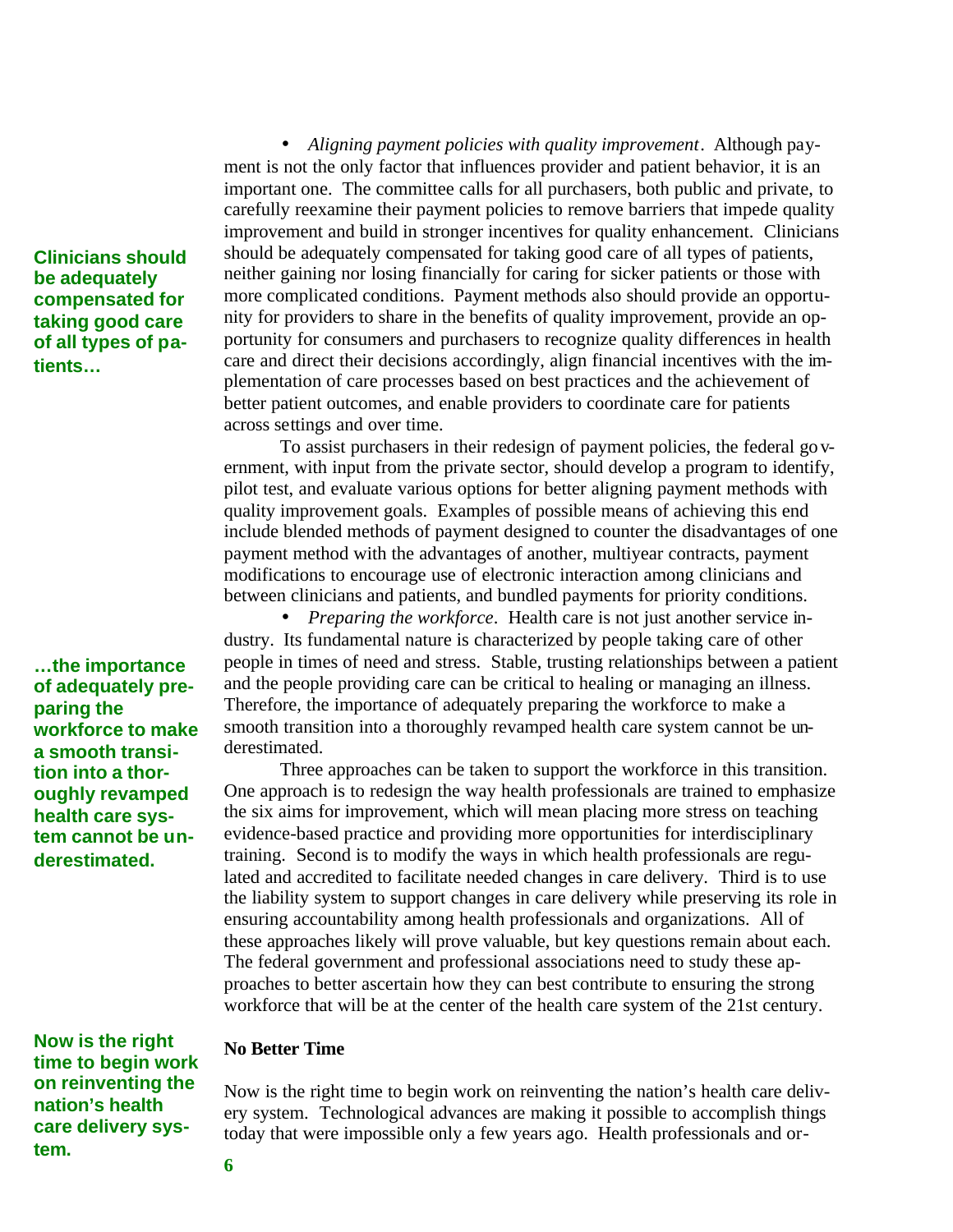the shortcomings of the nation's current system and of the importance of finding radically new and better approaches to meeting the health care needs of all Americans. Although *Crossing the Quality Chasm* does not offer a simple prescription--there is none--it does provide a vision of what is possible and the path that can be taken. It will not be an easy road, but it will be most worthwhile.

### *<b>w w w*

# **For More Information…**

Copies of *Crossing the Quality Chasm: A New Health System for the 21st Century* are available for sale from the National Academy Press; call (800) 624-6242 or (202) 334- 3313 (in the Washington metropolitan area), or visit the NAP home page at **www.nap.edu.** The full text of this report is available at **http://www.nap.edu/books/0309072808/html/** 

**Branching Drawing Solicy makers, and patients are becoming all too painfully aware of finding the health care heads of all Americans. Although Crossing the Quality Chasm does not offer a simple pre-<br>Strations-there is non** Support for this project was provided by: the Institute of Medicine; the National Research Council; The Robert Wood Johnson Foundation; the California Health Care Foundation; the Commonwealth Fund; and the Department of Health and Human Services' Health Care Finance Administration, Public Health Service, and Agency for Healthcare Research and Quality. The views presented in this report are those of the Institute of Medicine Committee on the Quality of Health Care in America and are not necessarily those of the funding agencies.

The Institute of Medicine is a private, nonprofit organization that provides health policy advice under a congressional charter granted to the National Academy of Sciences. For more information about the Institute of Medicine, visit the IOM home page at **www.iom.edu.** 

Copyright ©2000 by the National Academy of Sciences. All rights reserved.

*Permission is granted to reproduce this document in its entirety, with no additions or alterations* 

#### **� � �**

#### **COMMITTEE ON QUALITY OF HEALTH CARE IN AMERICA**

- **WILLIAM C. RICHARDSON** (*Chair*), President and CEO, W.K. Kellogg Foundation, Battle Creek, MI
- **DONALD M. BERWICK,** President and CEO, Institute for Healthcare Improvement, Boston, MA
- **J. CRIS BISGARD,** Director, Health Services, Delta Air Lines, Inc., Atlanta, GA
- **LONNIE R. BRISTOW,** Former President, American Medical Association, Walnut Creek, CA
- **CHARLES R. BUCK,** Program Leader, Health Care Quality and Strategy Initiatives, General Electric Company, Fairfield, CT
- **CHRISTINE K. CASSEL,** Professor and Chairman, Department of Geriatrics and Adult Development, The Mount Sinai School of Medicine, New York, NY